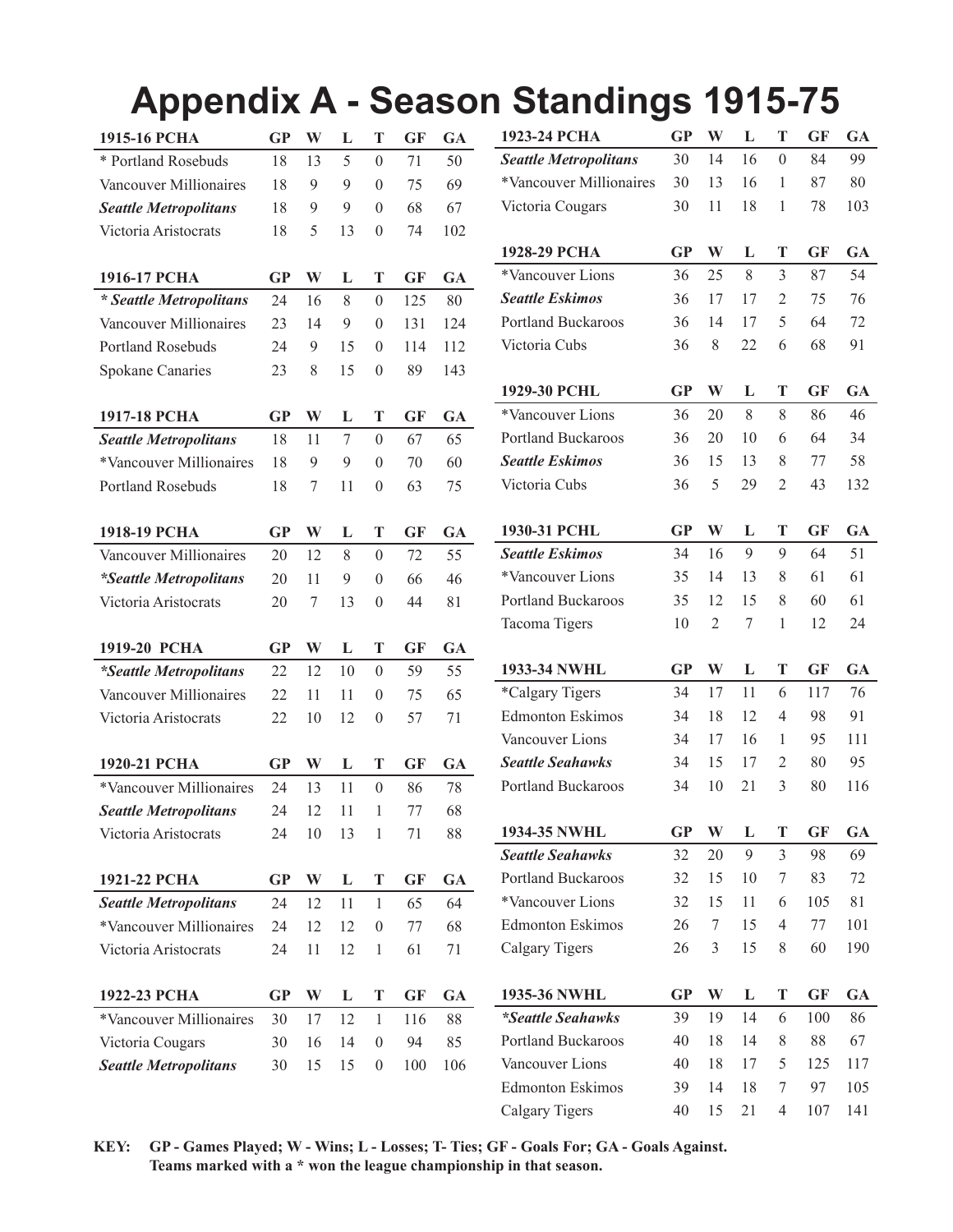| 1936-37 PCHL               | <b>GP</b> | W     | L              | T                | <b>GF</b> | <b>GA</b> | 1945-46 PCHL             | GP        | W  | L  | T                | <b>GF</b> | <b>GA</b> |
|----------------------------|-----------|-------|----------------|------------------|-----------|-----------|--------------------------|-----------|----|----|------------------|-----------|-----------|
| *Portland Buckaroos        | 39        | 21    | 13             | 5                | 95        | 72        | <b>NORTHERN DIVISION</b> |           |    |    |                  |           |           |
| Vancouver Lions            | 36        | 16    | 12             | 8                | 111       | 86        | *Vancouver Canucks       | 58        | 37 | 21 | $\boldsymbol{0}$ | 308       | 247       |
| Oakland/Spokane            | 39        | 14    | 18             | 7                | 85        | 96        | Portland Eagles          | 58        | 29 | 29 | $\boldsymbol{0}$ | 257       | 261       |
| <b>Seattle Seahawks</b>    | 38        | 13    | 21             | 4                | 78        | 115       | <b>Seattle Ironmen</b>   | 58        | 29 | 29 | $\mathbf{0}$     | 251       | 214       |
|                            |           |       |                |                  |           |           | New West. Royals         | 58        | 20 | 32 | $\boldsymbol{0}$ | 228       | 268       |
| 1937-38 PCHL               | <b>GP</b> | W     | L              | T                | <b>GF</b> | <b>GA</b> | SOUTHERN DIVISION        |           |    |    |                  |           |           |
| *Seattle Seahawks          | 42        | 20    | 14             | 8                | 123       | 100       | Oakland Oaks             | 40        | 25 | 15 | $\boldsymbol{0}$ | 188       | 159       |
| Vancouver Lions            | 42        | 19    | 18             | 5                | 87        | 91        | Hollywood Wolves         | 40        | 21 | 19 | $\boldsymbol{0}$ | 157       | 157       |
| <b>Portland Buckaroos</b>  | 42        | 16    | 18             | 8                | 88        | 84        | San Diego Skyhawks       | 40        | 21 | 19 | $\boldsymbol{0}$ | 145       | 139       |
| Spokane Clippers           | 42        | 16    | 21             | 5                | 90        | 113       | Los Angeles Monarchs     | 40        | 17 | 23 | $\mathbf{0}$     | 189       | 208       |
|                            |           |       |                |                  |           |           | San Fran. Shamrocks      | 40        | 11 | 29 | $\boldsymbol{0}$ | 158       | 229       |
| 1938-39 PCHL               | <b>GP</b> | W     | L              | T                | <b>GF</b> | <b>GA</b> |                          |           |    |    |                  |           |           |
| * Portland Buckaroos       | 48        | 31    | 9              | $8\,$            | 180       | 114       | 1946-47 PCHL             | <b>GP</b> | W  | L  | T                | <b>GF</b> | <b>GA</b> |
| <b>Seattle Seahawks</b>    | 48        | 21    | 21             | 6                | 168       | 167       | <b>NORTHERN DIVISION</b> |           |    |    |                  |           |           |
| Vancouver Lions            | 48        | 15    | 24             | 9                | 139       | 195       | Porltand Eagles          | 60        | 39 | 21 | $\boldsymbol{0}$ | 281       | 216       |
| Spokane Clippers           | 48        | 14    | 27             | 7                | 144       | 155       | <b>Seattle Ironmen</b>   | 60        | 34 | 25 | 1                | 263       | 195       |
|                            |           |       |                |                  |           |           | Vancouver Canucks        | 60        | 30 | 29 | $\mathbf{1}$     | 267       | 287       |
| 1939-40 PCHL               | <b>GP</b> | W     | L              | T                | <b>GF</b> | <b>GA</b> | New West. Royals         | 60        | 29 | 29 | $\mathfrak{2}$   | 257       | 270       |
| *Vancouver Lions           | 40        | 22    | 16             | $\overline{2}$   | 132       | 126       | <b>Tacoma Rockets</b>    | 60        | 16 | 42 | $\overline{2}$   | 223       | 324       |
| <b>Portland Buckaroos</b>  | 40        | 17    | 18             | 5                | 96        | 99        | SOUTHERN DIVISION        |           |    |    |                  |           |           |
| <b>Seattle Seahawks</b>    | 40        | 16    | 21             | 3                | 120       | 125       | Hollywood Wolves         | 60        | 43 | 16 | 1                | 238       | 138       |
|                            |           |       |                |                  |           |           | *Los Angeles Monarchs    | 60        | 36 | 24 | $\boldsymbol{0}$ | 308       | 260       |
| 1940-41 PCHL               | <b>GP</b> | W     | L              | T                | <b>GF</b> | <b>GA</b> | San Diego Skyhawks       | 60        | 33 | 26 | 1                | 194       | 160       |
| Spokane Bombers            | 48        | 25    | 18             | 5                | 146       | 127       | Fresno Falcons           | 60        | 26 | 33 | 1                | 236       | 252       |
| *Vancouver Lions           | 48        | 22    | 21             | 5                | 163       | 167       | Oakland Oaks             | 60        | 22 | 38 | $\boldsymbol{0}$ | 253       | 306       |
| <b>Seattle Olympics</b>    | 48        | 20    | 21             | 7                | 158       | 167       | San Fran. Shamrocks      | 60        | 17 | 42 | 1                | 217       | 329       |
| Portland Buckaroos         | 48        | 20    | 27             | 1                | 130       | 158       |                          |           |    |    |                  |           |           |
|                            |           |       |                |                  |           |           |                          |           |    |    |                  |           |           |
| 1943-44 NWHL               | GP        | W     | L              | T                | <b>GF</b> | <b>GA</b> | 1947-48 PCHL             | GP        | W  | L  | T                | <b>GF</b> | <b>GA</b> |
| *Vancouver Maple Leafs     | 16        | 12    | 4              | $\mathbf{0}$     | 95        | 69        | <b>NORTHERN DIVISION</b> |           |    |    |                  |           |           |
| <b>Issacson Iron Works</b> | 16        | 9     | 7              | $\boldsymbol{0}$ | 103       | 87        | <b>Seattle Ironmen</b>   | 66        | 42 | 21 | $\mathfrak{Z}$   | 311       | 239       |
| Portland DeCiccos          | 16        | 6     | $\overline{9}$ | 1                | 68        | 93        | Tacoma Rockets           | 66        | 34 | 28 | $\overline{4}$   | 294       | 281       |
| Hancock Oilers             | 16        | 6     | $8\,$          | $\overline{2}$   | 68        | 78        | *Vancouver Canucks       | 66        | 34 | 29 | 3                | 284       | 264       |
| <b>Boeing Bombers</b>      | 16        | 5     | 10             | $\mathbf{1}$     | 72        | 79        | New West. Royals         | 66        | 27 | 38 | 1                | 293       | 322       |
|                            |           |       |                |                  |           |           | Portland Eagles          | 66        | 17 | 46 | 3                | 256       | 345       |
| 1944-45 PCHL               | GP        | W     | L              | T                | <b>GF</b> | <b>GA</b> | SOUTHERN DIVISION        |           |    |    |                  |           |           |
| NORTHERN DIVISION          |           |       |                |                  |           |           | Los Angeles Monarchs     | 66        | 36 | 26 | 4                | 306       | 270       |
| <b>Issacson Ironmen</b>    | 28        | 21    | 6              | 1                | 161       | 84        | San Fran. Shamrocks      | 66        | 35 | 29 | 2                | 243       | 227       |
| Portland Eagles            | 27        | 19    | 7              | 1                | 131       | 103       | San Diego Skyhawks       | 66        | 32 | 31 | 3                | 242       | 258       |
| <b>Sick's Stars</b>        | 27        | 12    | 14             | $\mathbf{1}$     | 140       | 148       | Fresno Falcons           | 66        | 30 | 32 | 4                | 229       | 236       |
| Vancouver Maple Leafs      | 28        | $8\,$ | 19             | 1                | 117       | 171       | Oakland Oaks             | 66        | 29 | 36 | 1                | 236       | 252       |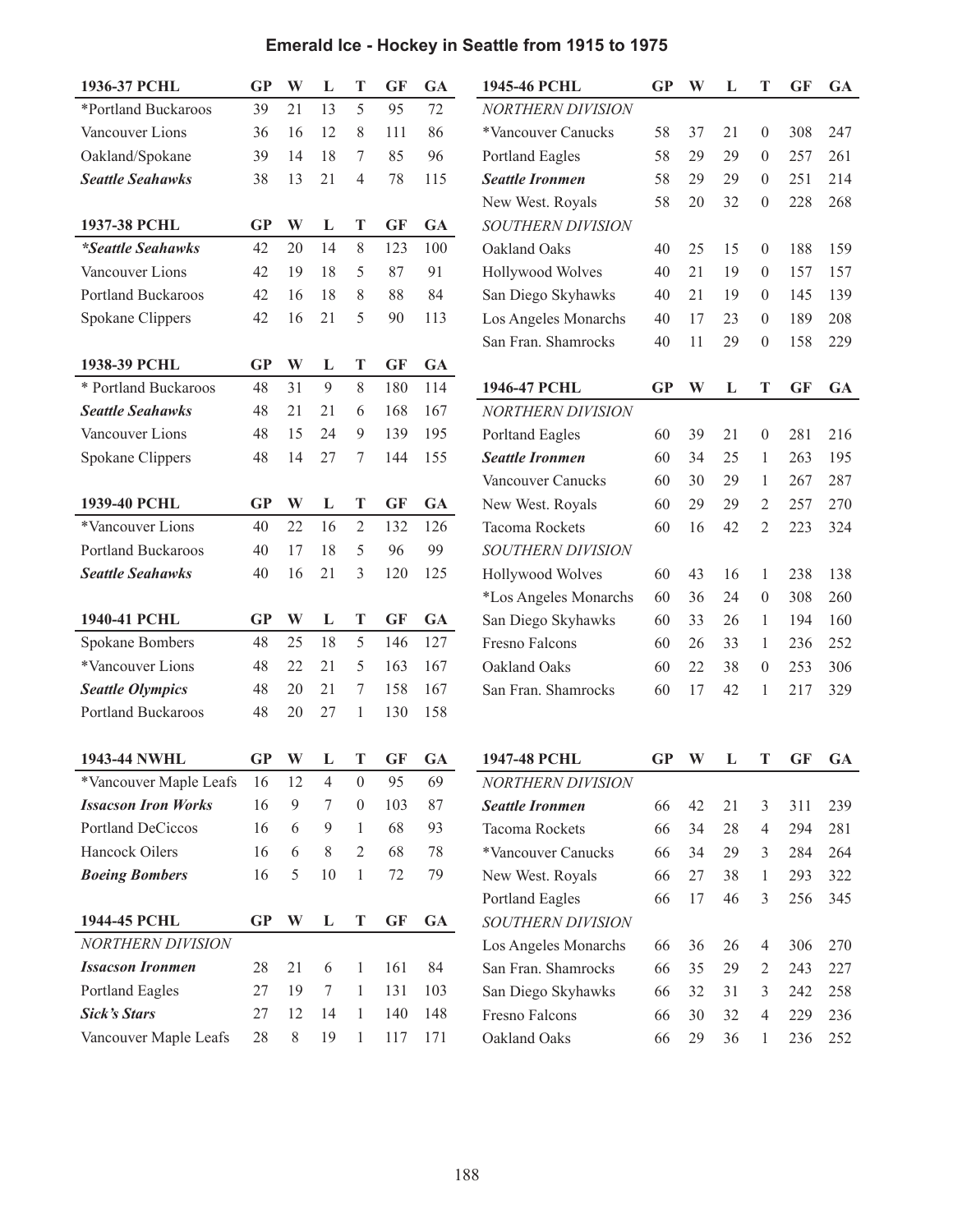### **Appendix A - Season Standings 1915-75**

| 1948-49 PCHL              | <b>GP</b> | W  | L  | Т           | GF        | <b>GA</b> | 1952-53 WHL               | <b>GP</b> | W  | L  | T              | <b>GF</b> | <b>GA</b> |
|---------------------------|-----------|----|----|-------------|-----------|-----------|---------------------------|-----------|----|----|----------------|-----------|-----------|
| <b>NORTHERN DIVISION</b>  |           |    |    |             |           |           | Saskatoon Quakers         | 70        | 35 | 26 | 9              | 268       | 240       |
| New West. Royals          | 70        | 39 | 26 | 5           | 285       | 229       | Vancouver Canucks         | 70        | 32 | 28 | 10             | 222       | 216       |
| Tacoma Rockets            | 70        | 34 | 31 | 5           | 239       | 262       | <b>Calgary Stampeders</b> | 70        | 31 | 27 | 12             | 254       | 252       |
| Vancouver Canucks         | 70        | 33 | 31 | 6           | 262       | 256       | *Edmonton Flyers          | 70        | 31 | 28 | 11             | 263       | 227       |
| Portland Penguins         | 70        | 32 | 31 | 7           | 246       | 236       | <b>Seattle Bombers</b>    | 70        | 30 | 32 | 8              | 222       | 225       |
| <b>Seattle Ironmen</b>    | 70        | 29 | 36 | 5           | 225       | 246       | New West. Royals          | 70        | 29 | 33 | 8              | 217       | 254       |
| <b>SOUTHERN DIVISION</b>  |           |    |    |             |           |           | <b>Tacoma Rockets</b>     | 70        | 27 | 31 | 12             | 246       | 249       |
| Fresno Falcons            | 70        | 33 | 30 | 7           | 213       | 211       | Victoria Cougars          | 70        | 26 | 36 | 8              | 244       | 273       |
| Oakland Oaks              | 70        | 33 | 33 | 4           | 241       | 222       |                           |           |    |    |                |           |           |
| *San Diego Skyhawks       | 70        | 32 | 35 | 3           | 249       | 275       |                           |           |    |    |                |           |           |
| Los Angeles Monarchs      | 70        | 28 | 33 | 9           | 246       | 271       | 1953-54 WHL               | <b>GP</b> | W  | L  | T              | GF        | <b>GA</b> |
| San Fran. Shamrocks       | 70        | 29 | 36 | 5           | 273       | 271       | Vancouver Canucks         | 70        | 39 | 24 | 7              | 218       | 174       |
|                           |           |    |    |             |           |           | *Calgary Stampeders       | 70        | 38 | 25 | 7              | 266       | 206       |
| 1949-50 PCHL              | <b>GP</b> | W  | L  | T           | <b>GF</b> | <b>GA</b> | <b>Saskatoon Quakers</b>  | 70        | 32 | 29 | 9              | 226       | 214       |
| <b>NORTHERN DIVISION</b>  |           |    |    |             |           |           | <b>Edmonton Flyers</b>    | 70        | 29 | 30 | 11             | 246       | 260       |
| *New West. Royals         | 71        | 36 | 19 | 16          | 291       | 233       | Victoria Cougars          | 70        | 27 | 32 | 11             | 203       | 223       |
| <b>Tacoma Rockets</b>     | 70        | 34 | 27 | 6           | 302       | 238       | New West. Royals          | 70        | 28 | 34 | 8              | 218       | 261       |
| Vancouver Canucks         | 70        | 33 | 28 | 9           | 300       | 263       | <b>Seattle Bombers</b>    | 70        | 22 | 41 | 7              | 209       | 248       |
| <b>Seattle Ironmen</b>    | 70        | 32 | 27 | 11          | 212       | 237       |                           |           |    |    |                |           |           |
| Portland Penguins         | 71        | 32 | 30 | 9           | 237       | 229       |                           |           |    |    |                |           |           |
| Victoria Cougars          | 70        | 22 | 42 | 6           | 218       | 307       | 1955-56 WHL               | <b>GP</b> | W  | L  | T              | <b>GF</b> | <b>GA</b> |
| SOUTHERN DIVISION         |           |    |    |             |           |           | <b>COAST DIVISION</b>     |           |    |    |                |           |           |
| San Fran. Shamrocks       | 71        | 35 | 27 | 9           | 266       | 233       | Vancouver Canucks         | 70        | 38 | 28 | 4              | 252       | 181       |
| Los Angeles Monarchs      | 70        | 30 | 30 | 10          | 259       | 247       | Victoria Cougars          | 70        | 35 | 30 | 5              | 206       | 196       |
| San Diego Skyhawks        | 70        | 27 | 33 | 10          | 211       | 236       | New West. Royals          | 70        | 31 | 37 | 2              | 238       | 258       |
| <b>Fresno Falcons</b>     | 70        | 21 | 34 | 14          | 197       | 239       | <b>Seattle Americans</b>  | 70        | 31 | 37 | 2              | 201       | 243       |
| Oakland Oaks              | 29        | 10 | 14 | 5           | 78        | 109       | PRAIRIE DIVISION          |           |    |    |                |           |           |
|                           |           |    |    |             |           |           | *Winnipeg Warriors        | 70        | 40 | 28 | 2              | 248       | 212       |
| 1950-51 PCHL              | <b>GP</b> | W  | L  | Т           | <b>GF</b> | <b>GA</b> | Calgary Stampeders        | 70        | 40 | 30 | $\theta$       | 292       | 242       |
| *Victoria Cougars         | 70        | 35 | 20 | 15          | 250       | 216       | <b>Edmonton Flyers</b>    | 70        | 33 | 34 | 3              | 236       | 256       |
| New West. Royals          | 70        | 38 | 24 | $\,$ 8 $\,$ | 267       | 205       | <b>Saskatoon Quakers</b>  | 70        | 27 | 35 | 8              | 208       | 249       |
| Tacoma Rockets            | 70        | 27 | 26 | 17          | 219       | 222       | Regina/Brandon Regals     | $70\,$    | 23 | 39 | 8              | 199       | 243       |
| Portland Eagles           | 70        | 30 | 32 | $8\,$       | 266       | 255       |                           |           |    |    |                |           |           |
| <b>Seattle Ironmen</b>    | 70        | 23 | 36 | 11          | 214       | 249       |                           |           |    |    |                |           |           |
| Vancouver Canucks         | 70        | 19 | 34 | 17          | 216       | 285       | 1956-57 WHL               | GP        | W  | L  | T              | <b>GF</b> | <b>GA</b> |
|                           |           |    |    |             |           |           | <b>COAST DIVISION</b>     |           |    |    |                |           |           |
| 1951-52 PCHL              | <b>GP</b> | W  | L  | T           | <b>GF</b> | <b>GA</b> | <b>Seattle Americans</b>  | 70        | 36 | 28 | 6              | 263       | 225       |
| New West. Royals          | 70        | 40 | 19 | 11          | 286       | 200       | New West. Royals          | 70        | 34 | 31 | 5              | 215       | 235       |
| *Saskatoon Quakers        | $70\,$    | 35 | 21 | 14          | 273       | 225       | Victoria Cougars          | $70\,$    | 29 | 34 | 7              | 208       | 204       |
| Tacoma Rockets            | 70        | 34 | 25 | 11          | 293       | 244       | Vancouver Canucks         | $70\,$    | 27 | 37 | 6              | 203       | 231       |
| <b>Seattle Ironmen</b>    | 70        | 30 | 31 | 9           | 252       | 280       | PRAIRIE DIVISION          |           |    |    |                |           |           |
| <b>Edmonton Flyers</b>    | 70        | 30 | 32 | 8           | 244       | 246       | *Brandon Regals           | 70        | 44 | 22 | 4              | 250       | 186       |
| Victoria Cougars          | $70\,$    | 25 | 38 | 7           | 242       | 296       | <b>Edmonton Flyers</b>    | 70        | 39 | 27 | 4              | 239       | 212       |
| <b>Calgary Stampeders</b> | $70\,$    | 24 | 37 | 9           | 278       | 320       | <b>Calgary Stampeders</b> | $70\,$    | 29 | 37 | 4              | 220       | 230       |
| Vancouver Canucks         | $70\,$    | 23 | 38 | 9           | 226       | 283       | Winnipeg Warriors         | 70        | 23 | 45 | $\overline{2}$ | 198       | 273       |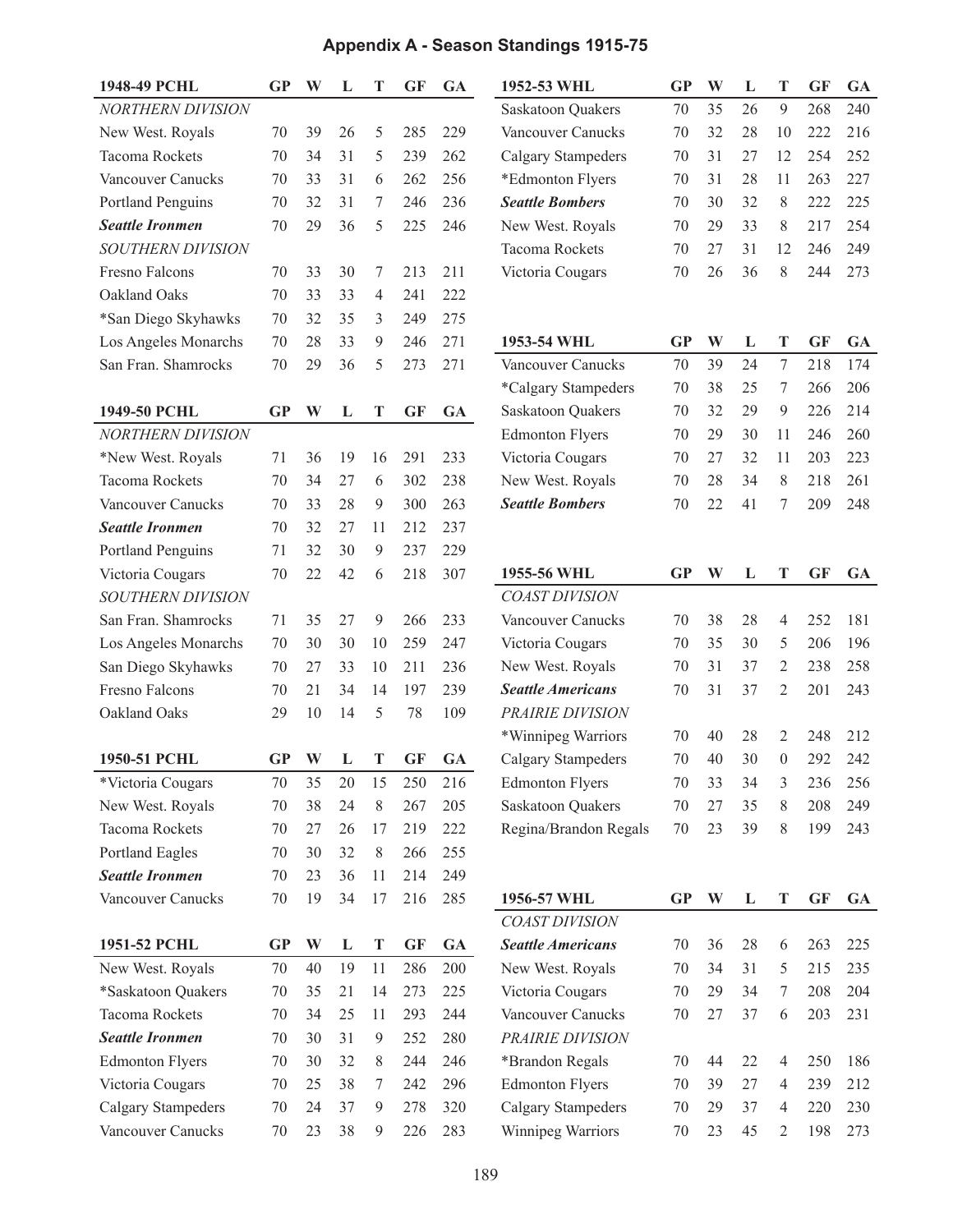| 1957-58 WHL               | <b>GP</b> | W  | L  | T                | <b>GF</b> | <b>GA</b> | 1961-62 WHL               | <b>GP</b> | W  | L  | T              | <b>GF</b> | GA        |
|---------------------------|-----------|----|----|------------------|-----------|-----------|---------------------------|-----------|----|----|----------------|-----------|-----------|
| <b>COAST DIVISION</b>     |           |    |    |                  |           |           | <b>NORTHERN DIVISION</b>  |           |    |    |                |           |           |
| *Vancouver Canucks        | 70        | 44 | 21 | 5                | 238       | 174       | *Edmonton Flyers          | 70        | 29 | 27 | $\overline{4}$ | 296       | 245       |
| New West. Royals          | 70        | 39 | 28 | 3                | 254       | 224       | Calgary Stampeders        | 70        | 36 | 29 | 5              | 292       | 271       |
| <b>Seattle Americans</b>  | 70        | 32 | 32 | 6                | 244       | 231       | <b>Seattle Totems</b>     | 70        | 36 | 29 | 5              | 244       | 222       |
| Victoria Cougars          | 70        | 18 | 50 | 2                | 226       | 313       | Vancouver Canucks         | 70        | 18 | 48 | 4              | 223       | 324       |
| PRAIRIE DIVISION          |           |    |    |                  |           |           | SOUTHERN DIVISION         |           |    |    |                |           |           |
| Winnipeg Warriors         | 70        | 39 | 26 | 5                | 262       | 211       | <b>Portland Buckaroos</b> | 70        | 42 | 23 | 5              | 265       | 203       |
| <b>Edmonton Flyers</b>    | 70        | 38 | 28 | 4                | 264       | 225       | Spokane Comets            | 70        | 37 | 28 | 5              | 272       | 242       |
| <b>Calgary Stampeders</b> | 70        | 30 | 35 | 5                | 222       | 223       | San Francisco Seals       | 70        | 29 | 39 | $\overline{2}$ | 229       | 270       |
| Sask.-St. Paul Regals     | 70        | 25 | 45 | $\theta$         | 214       | 323       | Los Angeles Blades        | 70        | 25 | 39 | 6              | 265       | 309       |
| 1958-59 WHL               | GP        | W  | L  | T                | <b>GF</b> | <b>GA</b> | 1962-63 WHL               | GP        | W  | L  | T              | <b>GF</b> | GA        |
| <b>COAST DIVISION</b>     |           |    |    |                  |           |           | <b>NORTHERN DIVISION</b>  |           |    |    |                |           |           |
| <i>*Seattle Totems</i>    | 70        | 40 | 27 | 3                | 277       | 225       | Vancouver Canucks         | 70        | 35 | 31 | 4              | 243       | 234       |
| Vancouver Canucks         | 70        | 31 | 28 | 11               | 219       | 214       | <b>Seattle Totems</b>     | 70        | 35 | 33 | 2              | 239       | 237       |
| Victoria Cougars          | 70        | 30 | 35 | 5                | 219       | 254       | <b>Edmonton Flyers</b>    | 70        | 24 | 44 | $\overline{2}$ | 215       | 309       |
| Spokane Spokes            | 70        | 26 | 38 | 6                | 217       | 275       | <b>Calgary Stampeders</b> | 70        | 23 | 45 | $\overline{2}$ | 227       | 284       |
| New West. Royals          | 70        | 23 | 45 | 2                | 237       | 301       | <b>SOUTHERN DIVISION</b>  |           |    |    |                |           |           |
| PRAIRIE DIVISION          |           |    |    |                  |           |           | <b>Portland Buckaroos</b> | 70        | 43 | 21 | 6              | 279       | 184       |
| Calgary Stampeders        | 64        | 42 | 21 | 1                | 263       | 196       | *San Francisco Seals      | 70        | 44 | 25 | 1              | 288       | 219       |
| <b>Edmonton Flyers</b>    | 64        | 33 | 28 | 3                | 205       | 206       | Los Angeles Blades        | 70        | 35 | 32 | 3              | 235       | 226       |
| Winnipeg Warriors         | 64        | 31 | 31 | $\overline{2}$   | 256       | 229       | <b>Spokane Comets</b>     | 70        | 30 | 38 | $\overline{2}$ | 219       | 252       |
| Saskatoon Quakers         | 64        | 29 | 31 | 4                | 208       | 201       |                           |           |    |    |                |           |           |
|                           |           |    |    |                  |           |           |                           |           |    |    |                |           |           |
| 1959-60 WHL               | GP        | W  | L  | T                | <b>GF</b> | <b>GA</b> | 1963-64 WHL               | <b>GP</b> | W  | L  | T              | <b>GF</b> | <b>GA</b> |
| *Vancouver Canucks        | 70        | 44 | 20 | 6                | 230       | 177       | Denver Invaders           | 70        | 44 | 23 | 3              | 271       | 202       |
| <b>Seattle Totems</b>     | 70        | 38 | 28 | 4                | 270       | 219       | <b>Portland Buckaroos</b> | 70        | 33 | 30 | 7              | 229       | 228       |
| <b>Edmonton Flyers</b>    | 70        | 37 | 29 | 4                | 246       | 240       | Los Angeles Blades        | 70        | 31 | 31 | 8              | 218       | 244       |
| Victoria Cougars          | 70        | 37 | 29 | 4                | 227       | 194       | *San Francisco Seals      | 70        | 32 | 35 | 3              | 228       | 262       |
| Calgary Stampeders        | 70        | 32 | 36 | $\overline{2}$   | 245       | 227       | <b>Seattle Totems</b>     | 70        | 29 | 35 | 6              | 247       | 228       |
| Winnipeg Warriors         | 70        | 25 | 42 | 3                | 224       | 262       | Vancouver Canucks         | 70        | 26 | 41 | 3              | 229       | 258       |
| <b>Spokane Comets</b>     | $70\,$    | 19 | 48 | 3                | 201       | 324       |                           |           |    |    |                |           |           |
| 1960-61 WHL               | <b>GP</b> | W  | L  | T                | <b>GF</b> | <b>GA</b> | 1964-65 WHL               | <b>GP</b> | W  | L  | T              | <b>GF</b> | GA        |
| Calgary Stampeders        | 70        | 44 | 22 | $\overline{4}$   | 300       | 215       | *Portland Buckaroos       | 70        | 42 | 23 | 5              | 267       | 216       |
| *Portland Buckaroos       | 70        | 38 | 23 | 9                | 242       | 192       | <b>Seattle Totems</b>     | 70        | 36 | 30 | $\overline{4}$ | 204       | 198       |
| Vancouver Canucks         | 70        | 38 | 29 | 3                | 208       | 191       | Vancouver Canucks         | 70        | 32 | 32 | 6              | 262       | 243       |
| <b>Seattle Totems</b>     | 70        | 37 | 28 | 5                | 262       | 222       | Victoria Cougars          | 70        | 32 | 36 | $\mathfrak{2}$ | 246       | 242       |
| Spokane Comets            | 70        | 33 | 34 | 3                | 247       | 258       | San Francisco Seals       | 70        | 31 | 37 | $\overline{2}$ | 255       | 283       |
| Victoria Cougars          | 70        | 27 | 41 | 2                | 220       | 267       | Los Angeles Blades        | $70\,$    | 26 | 41 | 3              | 217       | 269       |
| <b>Edmonton Flyers</b>    | 70        | 27 | 43 | $\boldsymbol{0}$ | 229       | 295       |                           |           |    |    |                |           |           |
| Winnipeg Warriors         | 70        | 21 | 45 | 4                | 191       | 259       |                           |           |    |    |                |           |           |
|                           |           |    |    |                  |           |           |                           |           |    |    |                |           |           |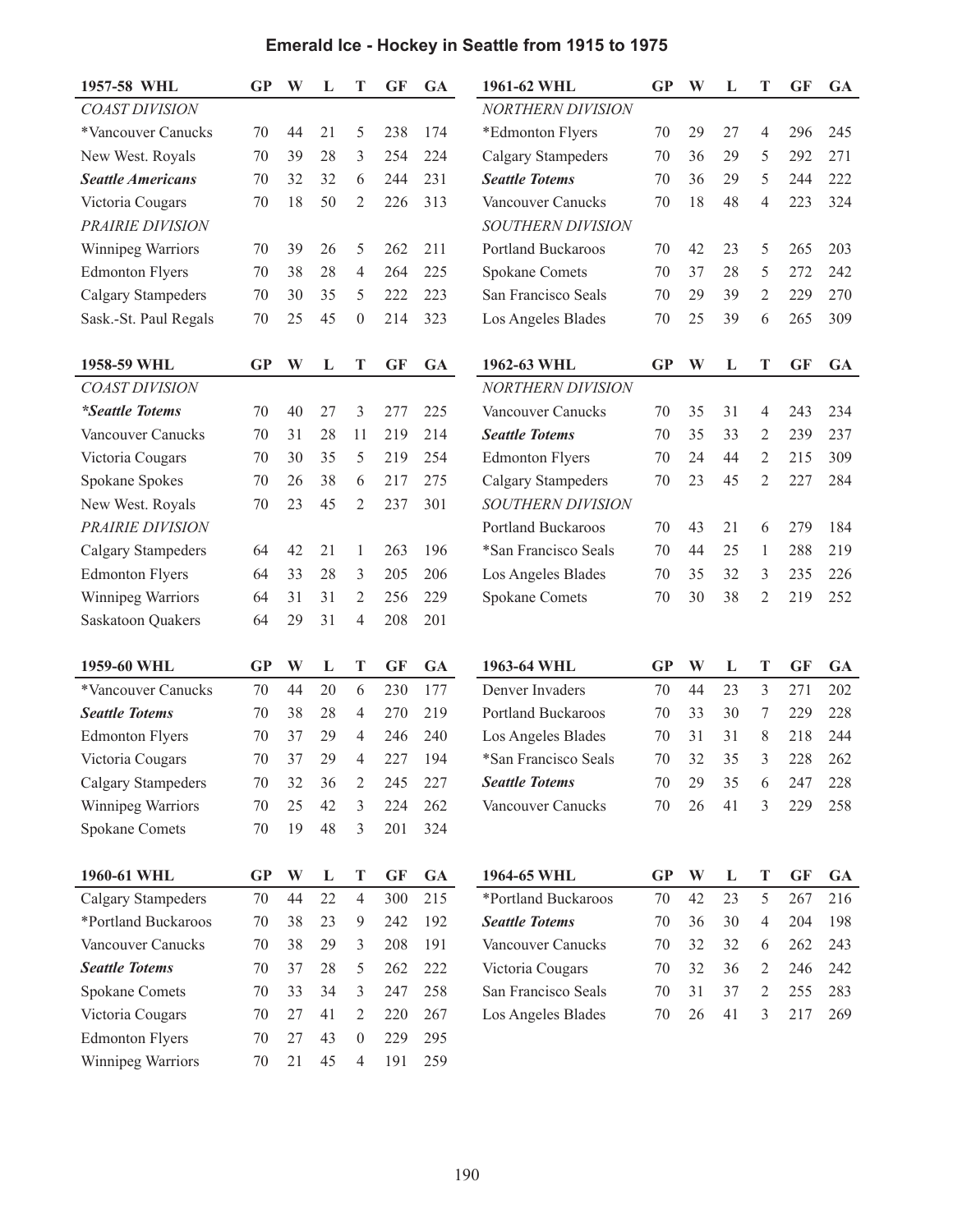### **Appendix A - Season Standings 1915-75**

| 1965-66 WHL               | $\bf GP$  | W  | L  | T              | <b>GF</b> | <b>GA</b> | 1970-71 WHL               | <b>GP</b> | W  | L  | T                | GF        | <b>GA</b> |
|---------------------------|-----------|----|----|----------------|-----------|-----------|---------------------------|-----------|----|----|------------------|-----------|-----------|
| <b>Portland Buckaroos</b> | 72        | 43 | 24 | 5              | 271       | 218       | *Portland Buckaroos       | 72        | 48 | 17 | 7                | 306       | 210       |
| *Victoria Cougars         | 72        | 40 | 28 | $\overline{4}$ | 260       | 243       | Phoenix Roadrunners       | 72        | 36 | 27 | $\mathfrak{g}$   | 271       | 234       |
| Vancouver Canucks         | 72        | 33 | 35 | $\overline{4}$ | 252       | 233       | San Diego Gulls           | 72        | 33 | 27 | 12               | 248       | 223       |
| San Francisco Seals       | 72        | 32 | 36 | 4              | 243       | 248       | Denver Spurs              | 72        | 25 | 31 | 16               | 242       | 253       |
| <b>Seattle Totems</b>     | 72        | 32 | 37 | 3              | 231       | 256       | <b>Seattle Totems</b>     | 72        | 27 | 36 | $\mathbf{9}$     | 223       | 260       |
| Los Angeles Blades        | 72        | 22 | 48 | $\overline{2}$ | 236       | 329       | Salt Lake Golden Eagles   | 72        | 18 | 49 | 5                | 217       | 327       |
|                           |           |    |    |                |           |           |                           |           |    |    |                  |           |           |
| 1966-67 WHL               | <b>GP</b> | W  | L  | T              | <b>GF</b> | <b>GA</b> | 1971-72 WHL               | <b>GP</b> | W  | L  | T                | <b>GF</b> | <b>GA</b> |
| <b>Portland Buckaroos</b> | 72        | 41 | 24 | $\tau$         | 255       | 209       | *Denver Spurs             | 72        | 44 | 20 | $8\,$            | 293       | 209       |
| <i>*Seattle Totems</i>    | 72        | 39 | 26 | 7              | 228       | 195       | Phoenix Roadrunners       | 72        | 40 | 27 | 5                | 283       | 235       |
| <b>Vancouver Canucks</b>  | 72        | 38 | 32 | $\overline{2}$ | 228       | 215       | <b>Portland Buckaroos</b> | 72        | 38 | 31 | 3                | 301       | 271       |
| California Seals          | 72        | 32 | 30 | 10             | 228       | 242       | San Diego Gulls           | 72        | 32 | 31 | 9                | 241       | 243       |
| Victoria Cougars          | 72        | 30 | 34 | 8              | 224       | 232       | Salt Lake Golden Eagles   | 72        | 29 | 33 | 10               | 250       | 254       |
| Los Angeles Blades        | 72        | 29 | 38 | 5              | 260       | 286       | <b>Seattle Totems</b>     | 72        | 12 | 53 | 7                | 175       | 331       |
| San Diego Gulls           | 72        | 22 | 47 | 3              | 222       | 266       |                           |           |    |    |                  |           |           |
|                           |           |    |    |                |           |           |                           |           |    |    |                  |           |           |
| 1967-68 WHL               | <b>GP</b> | W  | L  | T              | GF        | <b>GA</b> | 1972-73 WHL               | <b>GP</b> | W  | L  | T                | GF        | <b>GA</b> |
| Portland Buckaroos        | 72        | 40 | 26 | 6              | 246       | 168       | *Phoenix Roadrunners      | 72        | 37 | 26 | $\overline{9}$   | 310       | 250       |
| <i>*Seattle Totems</i>    | 72        | 35 | 30 | 7              | 207       | 199       | Salt Lake Golden Eagles   | 72        | 32 | 25 | 15               | 288       | 259       |
| San Diego Gulls           | 72        | 31 | 36 | 5              | 241       | 236       | San Diego Gulls           | 72        | 32 | 29 | 11               | 239       | 223       |
| Phoenix Roadrunners       | 72        | 28 | 40 | $\overline{4}$ | 215       | 276       | Denver Spurs              | 72        | 27 | 32 | 13               | 264       | 275       |
| Vancouver Canucks         | 72        | 26 | 41 | 5              | 213       | 258       | <b>Seattle Totems</b>     | 72        | 26 | 32 | 14               | 270       | 286       |
|                           |           |    |    |                |           |           | <b>Portland Buckaroos</b> | 72        | 21 | 39 | 12               | 226       | 287       |
|                           |           |    |    |                |           |           |                           |           |    |    |                  |           |           |
| 1968-69 WHL               | <b>GP</b> | W  | L  | T              | <b>GF</b> | <b>GA</b> | 1973-74 WHL               | <b>GP</b> | W  | L  | T                | <b>GF</b> | <b>GA</b> |
| <b>Portland Buckaroos</b> | 74        | 40 | 18 | 16             | 291       | 201       | *Phoenix Roadrunners      | 78        | 43 | 32 | $\mathfrak{Z}$   | 300       | 273       |
| *Vancouver Canucks        | 74        | 36 | 24 | 14             | 259       | 223       | Salt Lake Golden Eagles   | 78        | 41 | 33 | $\overline{4}$   | 356       | 297       |
| San Diego Gulls           | 74        | 33 | 29 | 12             | 273       | 260       | San Diego Gulls           | 78        | 40 | 33 | 5                | 278       | 281       |
| <b>Seattle Totems</b>     | 74        | 33 | 30 | 11             | 236       | 238       | <b>Portland Buckaroos</b> | 78        | 39 | 33 | 6                | 292       | 258       |
| Phoenix Roadrunners       | 74        | 21 | 41 | 12             | 199       | 282       | <b>Seattle Totems</b>     | 78        | 32 | 42 | 4                | 288       | 319       |
| Denver Spurs              | 74        | 23 | 44 | 7              | 254       | 308       | Denver Spurs              | 78        | 28 | 50 | $\boldsymbol{0}$ | 249       | 335       |
| 1969-70 WHL               | <b>GP</b> | W  | L  | T              | <b>GF</b> | <b>GA</b> | 1974-75 CHL               | GP        | W  | L  | T                | <b>GF</b> | <b>GA</b> |
| *Vancouver Canucks        | 72        | 47 | 17 | 8              | 334       | 219       | <b>NORTHERN DIVISION</b>  |           |    |    |                  |           |           |
| Portland Buckaroos        | 72        | 42 | 23 | 7              | 322       | 241       | *Salt Lk. Golden Eagles   | 78        | 43 | 24 | 11               | 317       | 245       |
| San Diego Gulls           | 72        | 33 | 29 | 10             | 263       | 242       | Denver Spurs              | 78        | 36 | 29 | 13               | 285       | 263       |
| <b>Seattle Totems</b>     | 73        | 30 | 35 | $8\,$          | 240       | 260       | Omaha Knights             | 78        | 34 | 33 | 11               | 254       | 268       |
| Phoenix Roadrunners       | 73        | 27 | 34 | 12             | 252       | 257       | <b>Seattle Totems</b>     | 78        | 29 | 38 | 11               | 258       | 296       |
|                           |           |    |    |                |           |           |                           |           |    |    |                  |           |           |
| Denver Spurs              | 72        | 24 | 37 | 11             | 250       | 316       | SOUTHERN DIVISION         |           |    |    |                  |           |           |
| Salt Lake Golden Eagles   | 72        | 15 | 43 | 14             | 240       | 366       | Dallas Black Hawks        | 78        | 40 | 30 | 8                | 302       | 259       |
|                           |           |    |    |                |           |           | Oklahoma City Blazers     | 78        | 33 | 33 | 12               | 267       | 267       |
|                           |           |    |    |                |           |           | Tulsa Oilers              | 78        | 27 | 41 | 10               | 262       | 289       |
|                           |           |    |    |                |           |           | Fort Worth Texans         | 78        | 26 | 40 | 12               | 264       | 322       |